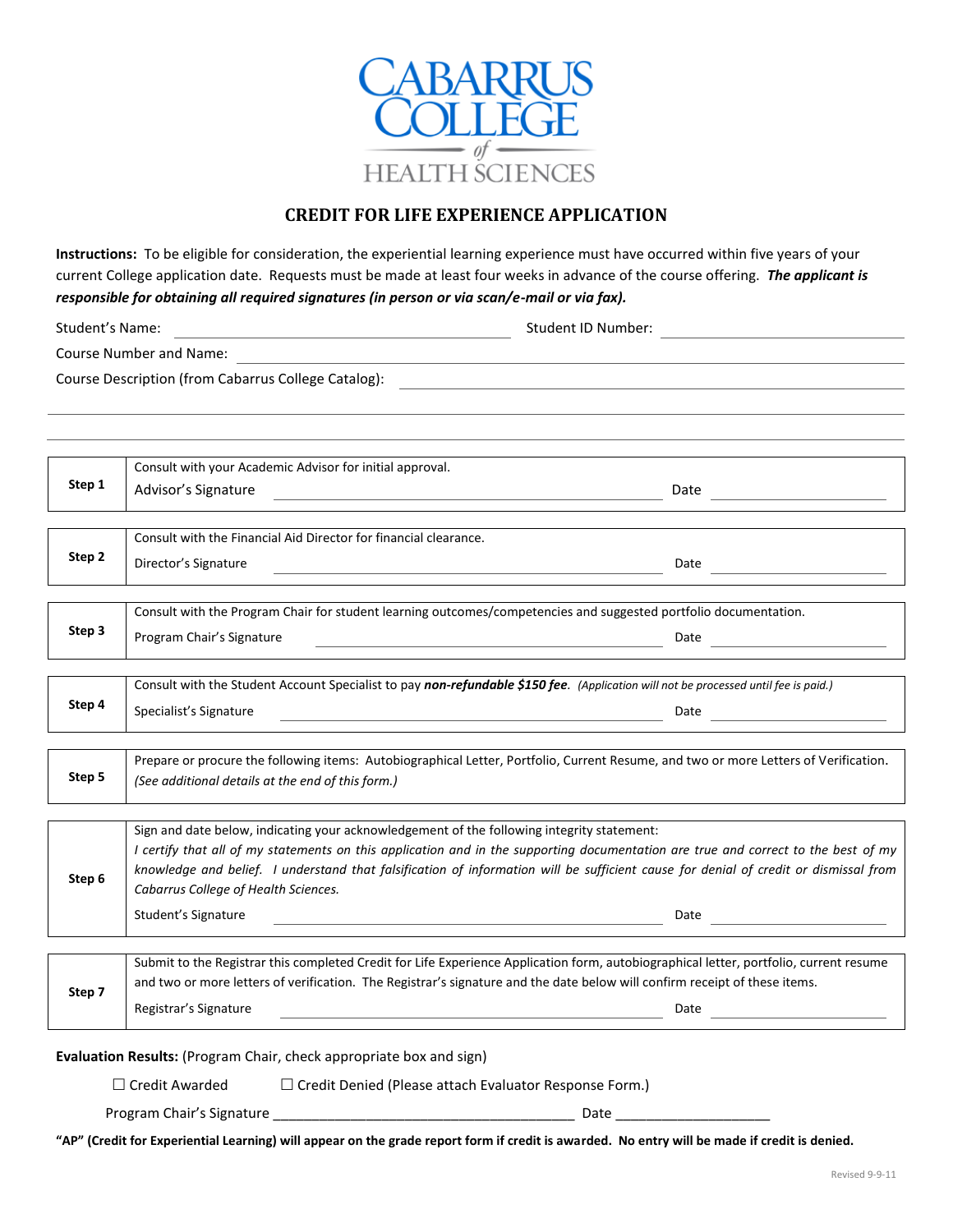## **What needs to accompany and support my Credit for Life Experience Application?**

*It is important to note that the decision to award credit will not be based on the life or work experience you have, but rather on the quality and degree of your learning from these experiences as demonstrated in your portfolio and supporting documentation. The level of demonstrated learning must be equivalent to that which would have occurred by completing the actual course.*

*When submitting your Credit for Life Experience Application, the following documents should be included. Neatly organize the documents (either into a three-ring binder with tabbed sections or into a PDF file with internal links) corresponding to the categories listed below. Supporting documentation should be photocopied or word-processed using 12-point font. Please keep a photocopy or electronic file of all documents for your own records, as the originals will be retained with your official student record.*

### **Autobiographical Letter**

The autobiographical letter serves as your formal introduction to the Program Chair overseeing the course for which you are seeking academic credit. This two to four page letter should paint a broad picture of who you are, what you have done, and what you know. Include the following information:

- Discuss your intended degree program, your academic and career goals, and how this course fits into your curriculum plan.
- Briefly mention your significant life and/or work experiences that correspond to the student learning outcomes in this course.
- Briefly discuss what you learned from these experiences focusing on changes in your knowledge, skills, and actions.
- Explain why you think you should be awarded credit for the course based on these life and/or work experiences.

### **Portfolio**

The portfolio provides you the opportunity to expand upon your autobiographical letter through the use of specific examples, supporting documentation, and reflective narration.

**Significant Learning Crosswalk** (Appendix A)**.** Complete a Significant Learning Crosswalk for each student learning outcome or competency given to you by the Program Chair. For each category of experience, list all relevant activities, how much time was spent in each activity, and the title or type of documentation that you are including as evidence of your learning.

**Documentation.** Documentation is needed to verify the experience *and* the learning that occurred. Sample documentation may include, but is not limited to:

- work samples (print or multi-media)
- job descriptions
- training records
- course transcripts
- research and publications
- notarized copies of certificates/licenses
- scores on certification or licensing exams
- membership in professional organizations
- performance evaluations
- class notes from continuing education courses or conference/workshop sessions
- copies of awards
- letters from supervisors or training instructors that describe the level of your knowledge and skill

Provide as much documentation as you can. Some academic programs may have specific requirements as to the types of documentation needed as evidence of learning. This information can be obtained during your meeting with the Program Chair. Documentation should appear in the same order that it is listed on the Significant Learning Crosswalk.

**Reflective Essay.** The reflective essay should demonstrate to the reader that you already know, understand, and are able to apply the concepts and skills that are taught in the course. Organize your essay by focusing one at a time on each student learning outcome or competency. Using the information contained in the Significant Learning Crosswalks as your guide:

- discuss how and when you learned the student learning outcome or competency;
- *show your knowledge* of each student learning outcome or competency just as you would in a take-home exam by discussing theories, using appropriate terminology, and providing personal or real-world examples and illustrations; and,
- briefly introduce or describe the documentation you included as evidence that the learning occurred.